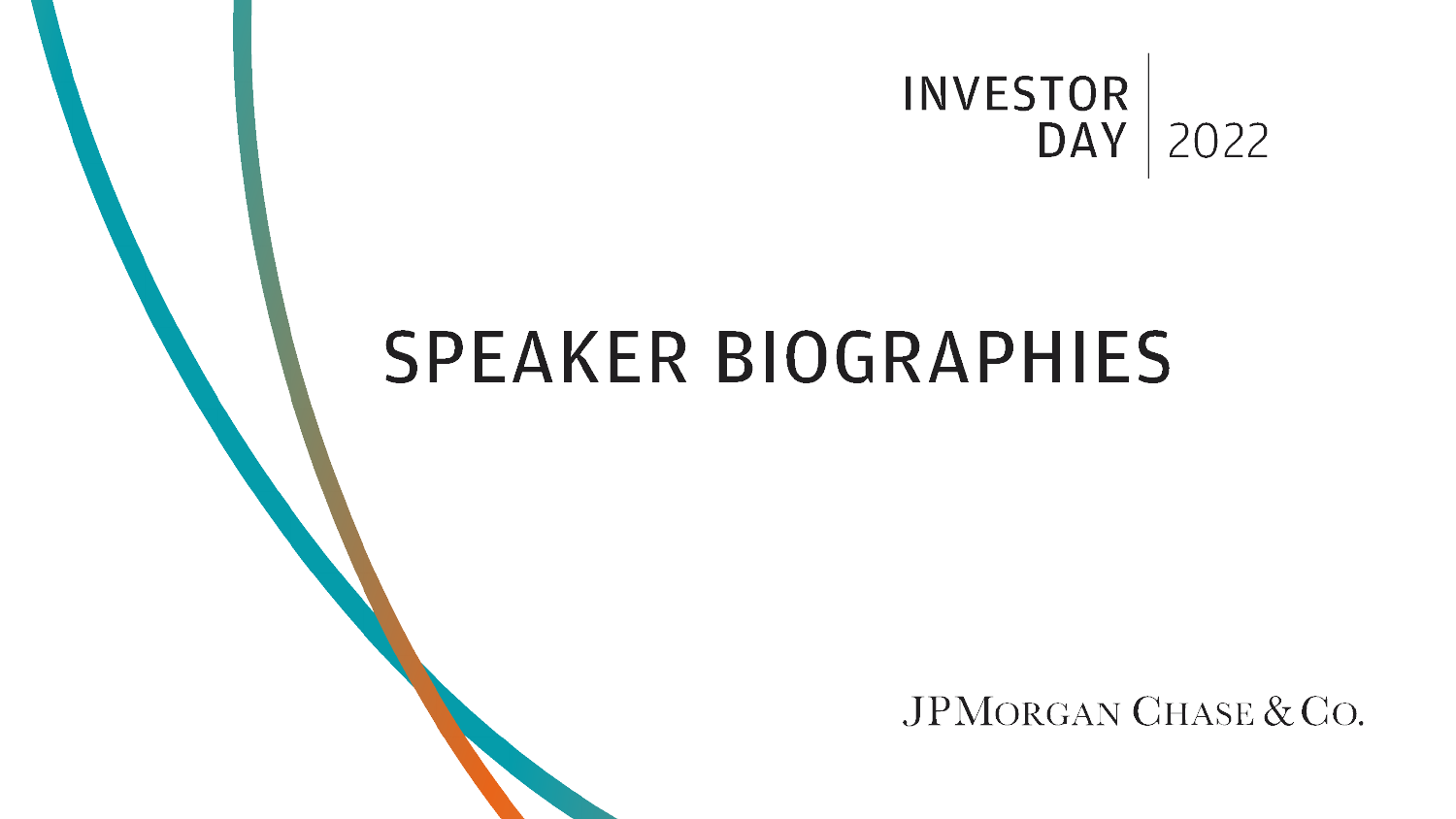

Jamie Dimon Chairman & Chief Executive Officer

Jamie Dimon is Chairman of the Board and Chief Executive Officer of JPMorgan Chase & Co., a global financial services firm with assets of \$3.2 trillion and operations worldwide. The firm is a leader in investment banking, financial services for consumers, small business, commercial banking, financial transaction processing and asset management.

Dimon became CEO on January 1, 2006 and one year later also became Chairman of the Board. He was named President and Chief Operating Officer upon the company's merger with Bank One Corporation on July 1, 2004. Dimon joined Bank One as Chairman and CEO in 2000.

Dimon began his career at American Express Company. Next, he served as Chief Financial Officer and then President at Commercial Credit, which made numerous acquisitions and divestitures, including acquiring Primerica Corporation in 1987 and The Travelers Corporation in 1993. Dimon served as President and Chief Operating Officer of Travelers from 1990 through 1998 while concurrently serving as Chief Operating Officer of its Smith Barney Inc. subsidiary before becoming co-Chairman and Co-CEO of the combined brokerage following the 1997 merger of Smith Barney and Salomon Brothers. In 1998, Dimon was named President of Citigroup Inc., the global financial services company formed by the combination of Travelers Group and Citicorp.

Dimon earned his bachelor's degree from Tufts University and holds an MBA from Harvard Business School. He serves on the boards of directors of a number of non-profit institutions including the Business Roundtable, Bank Policy Institute and Harvard Business School. Additionally, he serves on the executive committee of the Business Council and the Partnership for New York City, and is a member of the Financial Services Forum and Council on Foreign Relations.

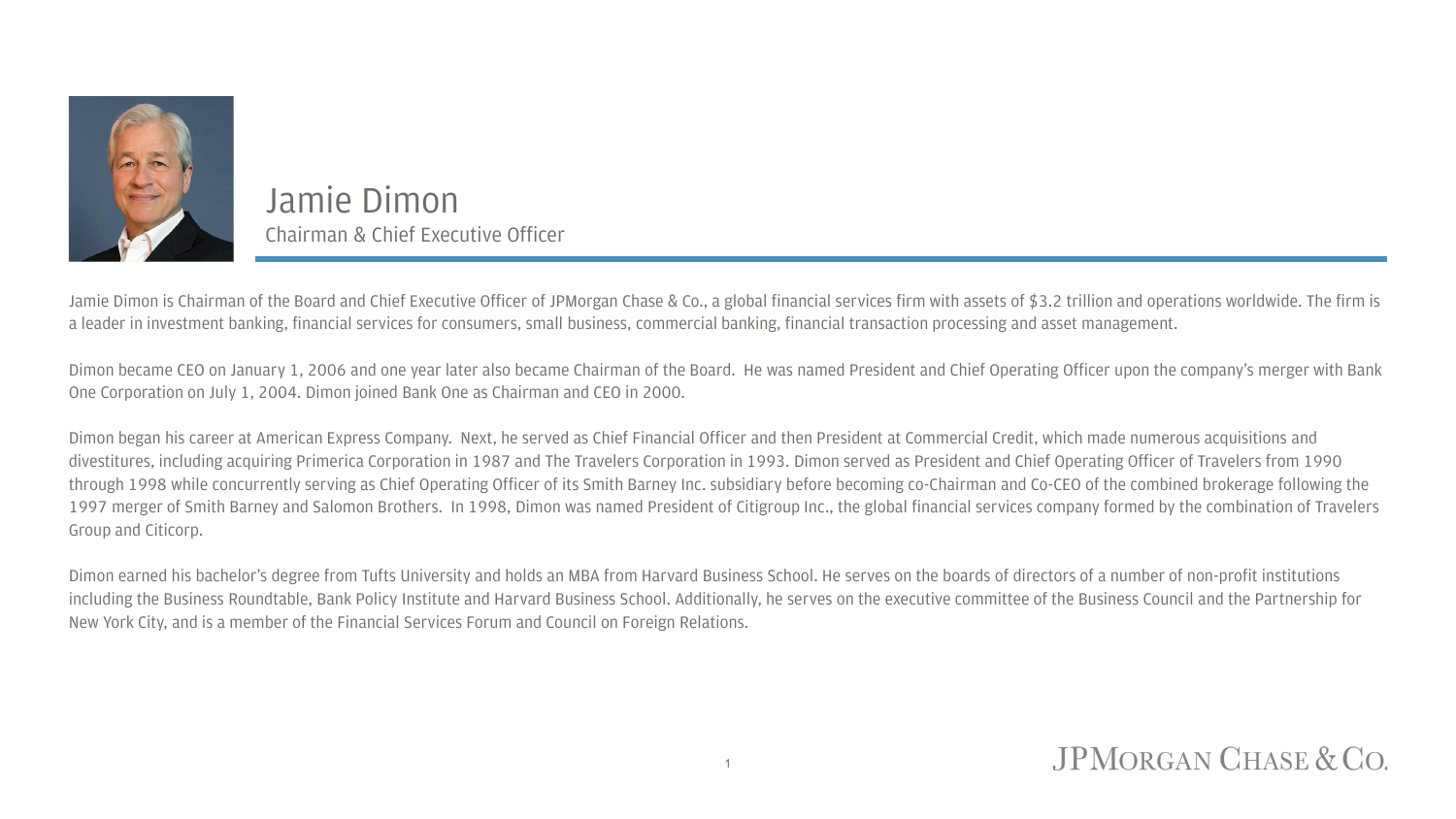

#### Jeremy Barnum Chief Financial Officer

Jeremy Barnum is the Chief Financial Officer of JPMorgan Chase & Co. and a member of the firm's Operating Committee.

As CFO, Jeremy is responsible for Global Finance and Business Management, the Chief Administrative Office, the Treasury/Chief Investment Office, Control Management, Business Resiliency, and Corporate Strategy.

Since joining the firm in 1994, Jeremy has held a number of leadership roles including head of Global Research for J.P. Morgan's Corporate & Investment Bank (CIB), and Chief Financial Officer and Chief of Staff for the Corporate & Investment Bank from 2013 to 2021.

Jeremy graduated from Harvard College with a degree in Chemistry. He lives in New York and is married with two daughters.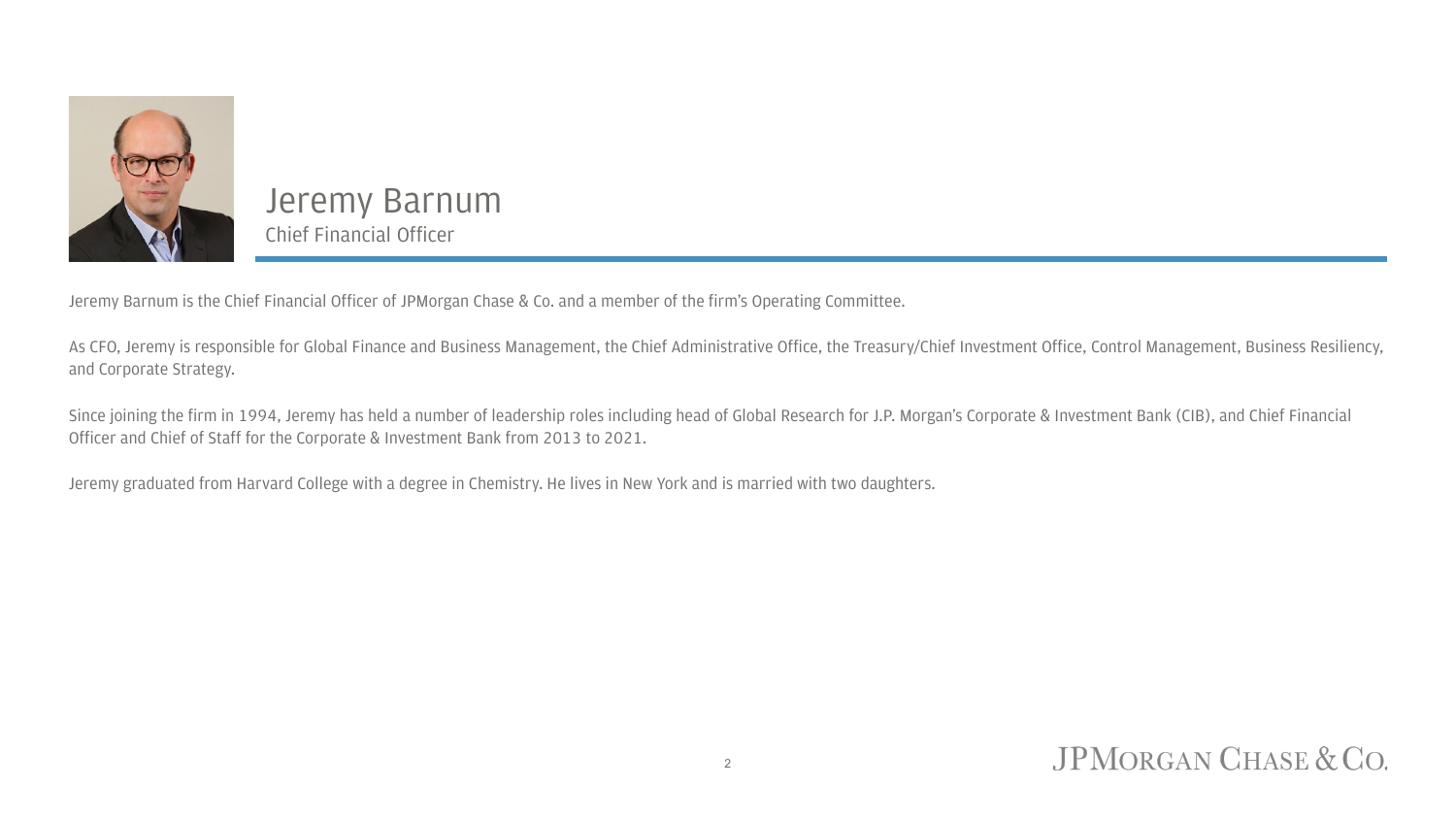

Lori Beer Global Chief Information Officer

Lori Beer is the Global Chief Information Officer (CIO) of JPMorgan Chase & Co. and a member of the company's Operating Committee, responsible for the firm's technology systems and infrastructure worldwide. Beer manages a budget of more than \$12 billion and over 53,000 technologists supporting JPMorgan Chase's retail, wholesale and asset and wealth management businesses. She also serves as the co-sponsor of the firm's Access Ability Business Resource Group.

Beer joined the firm in 2014 and was most recently the Chief Information Officer for the Corporate & Investment Bank (CIB). Prior to joining the firm, she was Executive Vice President of Specialty Businesses and Information Technology for WellPoint, Inc., responsible for a \$10 billion business unit which included WellPoint's Specialty Products.

Beer is a member of the Teach for America New York Advisory Board. She's also a member of the University of Cincinnati's Lindner College of Business Advisory Council and the University of Cincinnati Foundation Board of Trustees. She has endowed scholarships at the University of Cincinnati and University of Dayton to help increase diversity in STEM careers.

Beer has been named among the Most Influential Women in US Finance by Barron's, the Most Powerful Women in Banking by American Banker and a Merit Award recipient by the Women's Bond Club. Beer has also been recognized as a Computerworld Premier 100 IT Leader and National Association for Female Executives Women of Excellence Health Care Champion.

Beer holds a Bachelor of Science degree in Computer Science from the University of Dayton.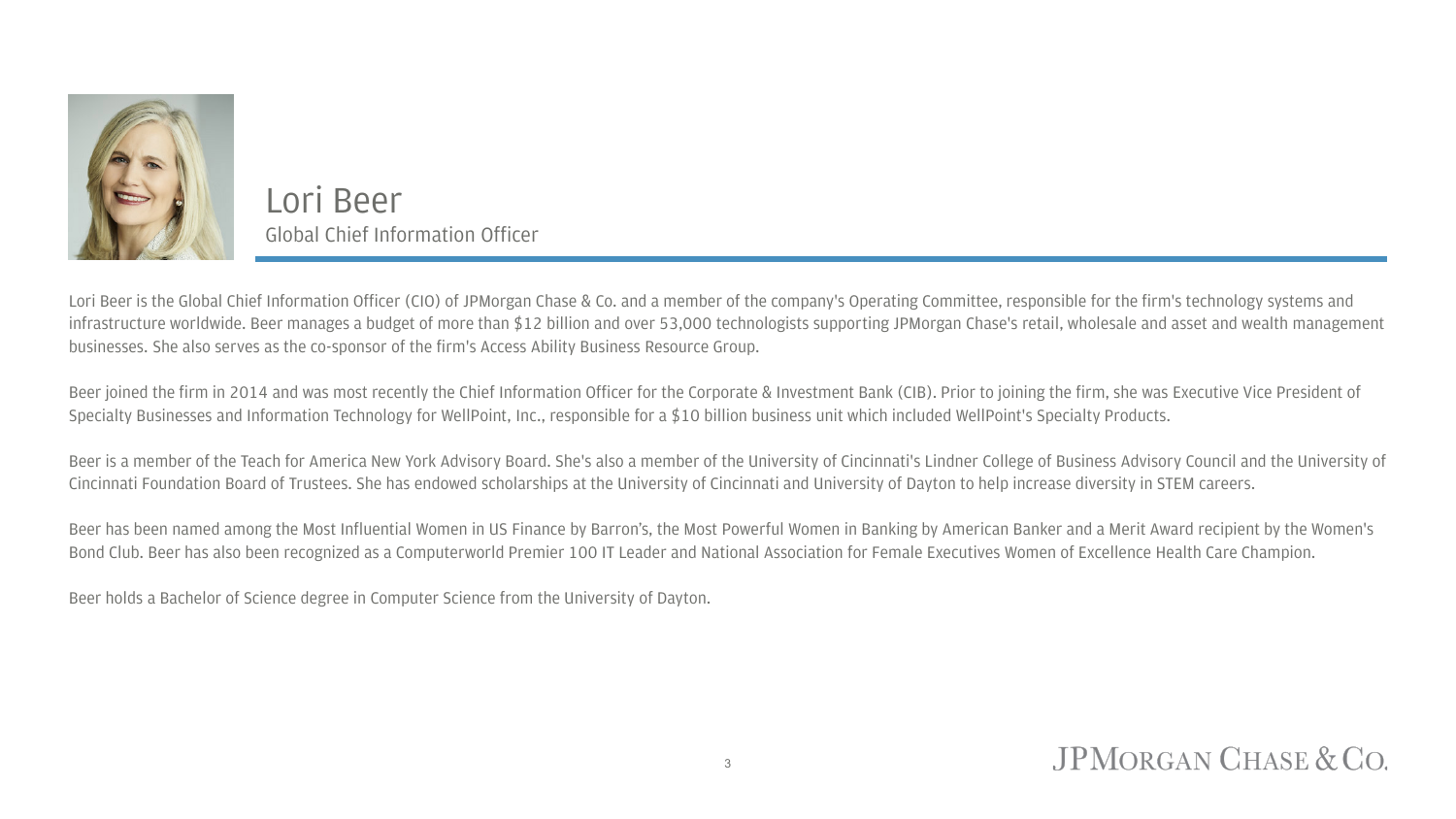

#### Jennifer Piepszak Co-CEO of Consumer & Community Banking

Jennifer Piepszak is the Co-CEO of Consumer & Community Banking (CCB) and a member of the JPMorgan Chase Operating Committee. She is jointly responsible for all of CCB, a business that serves more than 66 million households including 5 million small businesses in the United States. On a day-to-day basis, Piepszak leads Consumer and Business Banking, as well as Wealth Management.

Piepszak has been with JPMorgan Chase for 28 years. Since May 2019, she was Chief Financial Officer of the firm, responsible for Finance and Business Management, the Chief Investment Office and the Chief Administrative Office. Prior to being CFO, Piepszak spent seven years in CCB, serving as CEO of Card Services, CEO of Business Banking and CFO for Mortgage Banking.

During her first 17 years at the firm, Piepszak held progressively responsible roles in the Corporate & Investment Bank serving as Controller for Global Equities and Prime Services, CFO and Controller for the Proprietary Positioning Business and Principal Investments Management, and CFO for the Investment Bank Credit Portfolio as well as several Fixed Income markets businesses.

Piepszak holds a Bachelor of Science degree from Fairfield University and is on the board of directors for the United Way of New York City and the American Bankers Association. She and her husband have three children and live in New Jersey.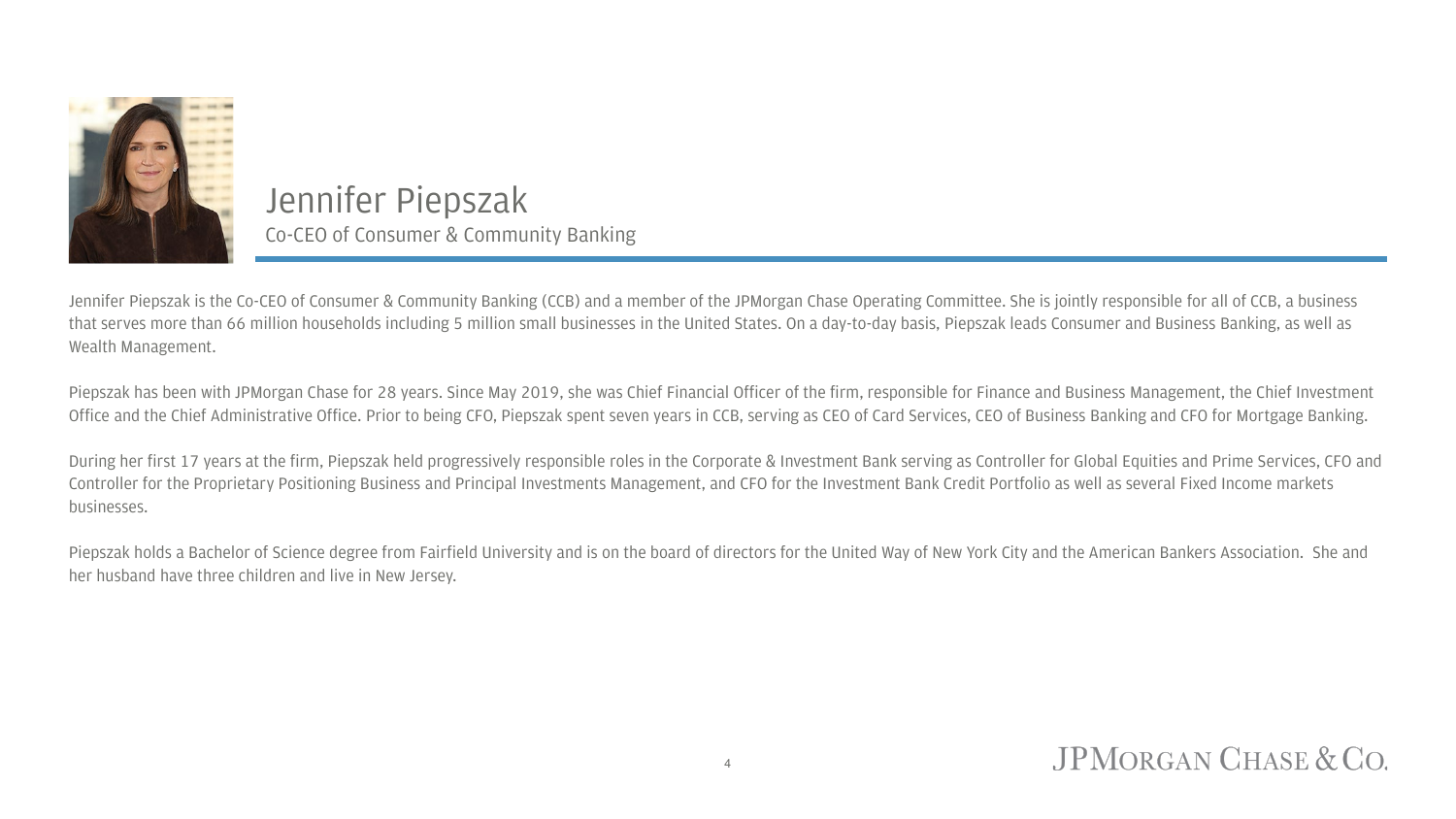

#### Marianne Lake Co-CEO of Consumer & Community Banking

Marianne Lake is Co-CEO of Consumer & Community Banking (CCB) and a member of the JPMorgan Chase Operating Committee. She is jointly responsible for all of CCB, a business that serves more than 66 million households including 5 million small businesses in the United States.

On a day-to-day basis, Lake leads Payments, Lending and Commerce, including three industry-leading lending businesses: Card Services, Home Lending and Auto Finance.

Lake has been with firm for 20 years and was previously the Chief Executive Officer of Consumer Lending from 2019 to April, 2021. Prior to this, she was Chief Financial Officer for the firm from 2013 to 2019. As CFO, she was responsible for Finance and Business Management, Investor Relations, Chief Investment Office, Chief Data Office and the Chief Administrative Office.

During her first 12 years at the firm, Lake held roles in the finance organization including Chief Financial Officer of Consumer & Community Banking from 2009 to 2012, and Global Controller for the Investment Bank from 2007 to 2009. She also managed global financial infrastructure and control programs as part of the Corporate Finance group from 2004 to 2007.

Prior to this, she worked at both Chase and J.P. Morgan in London. At Chase, she was the Senior Financial Officer in the United Kingdom, and at J.P. Morgan, she was the Chief Financial Officer for the Credit Trading business. Lake started her career as a chartered accountant at PricewaterhouseCoopers in their London and Sydney offices.

Lake is the co-founder of the Women on the Move initiative and the Operating Committee sponsor of the Women on the Move Interactive Network, the largest employee Business Resource Group at the company. She has a Bachelor of Science in Physics from Reading University in the United Kingdom.

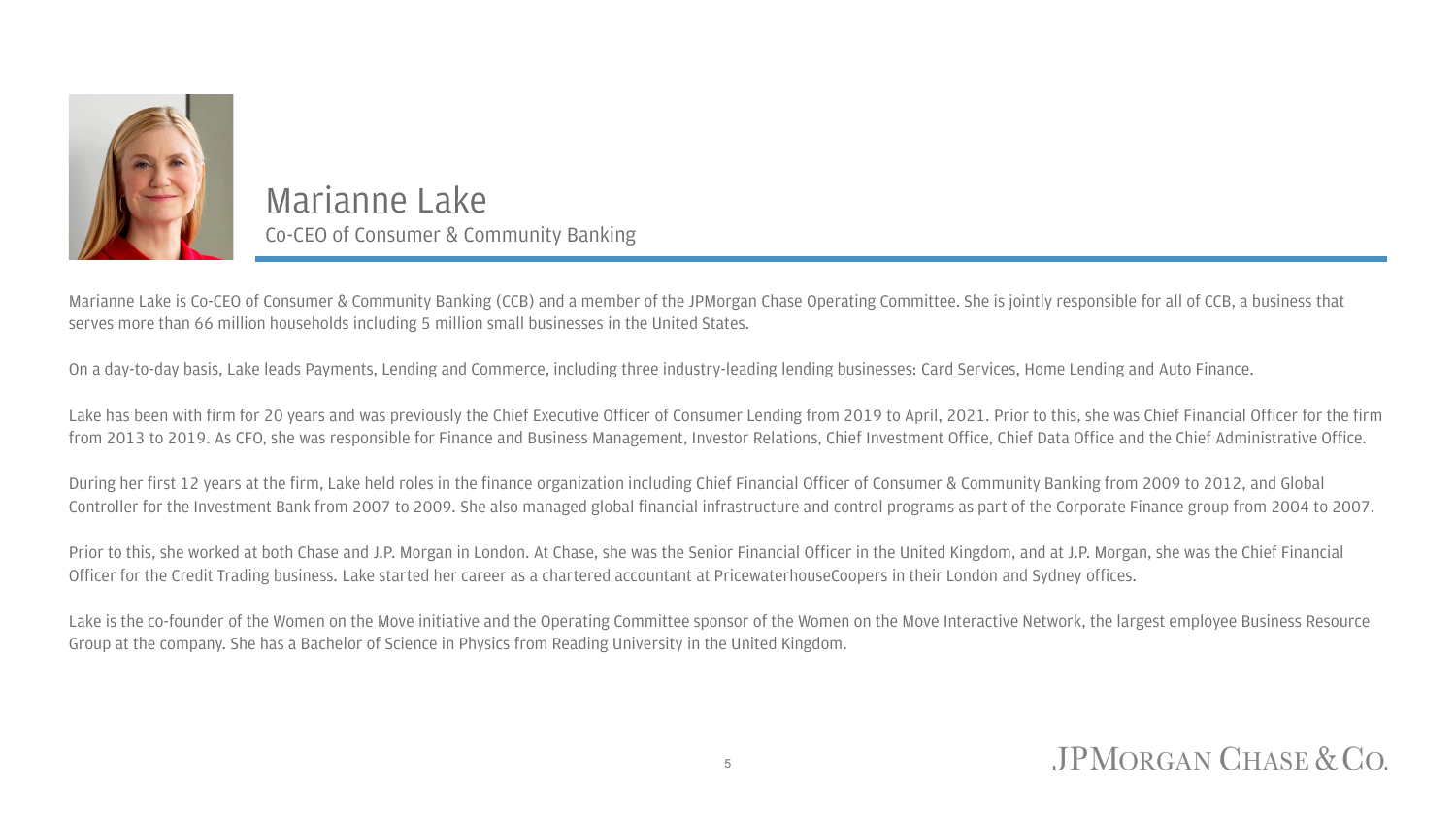

### Sanoke Viswanathan

Chief Executive Officer of the International Consumer Growth Initiatives

Sanoke Viswanathan is Chief Executive Officer of the International Consumer Growth Initiatives of JPMorgan Chase, and member of the firm's Operating Committee.

Previously, Viswanathan was Chief Administrative Officer of the Corporate and Investment Bank, overseeing Technology, Operations, Data and Analytics, Artificial Intelligence Research and Emerging Technologies. He started his career in JPMorgan Chase in 2010 as head of Corporate Strategy.

Prior to joining JPMorgan Chase, Viswanathan was a partner at McKinsey & Co, and co-head of their global corporate and investment banking practice. He served financial institutions in Asia, Europe and North America on strategy, organization and risk management topics.

Viswanathan holds an MBA from the Indian Institute of Management, Ahmedabad, and a Bachelors in Mechanical Engineering from the Indian Institute of Technology, Chennai.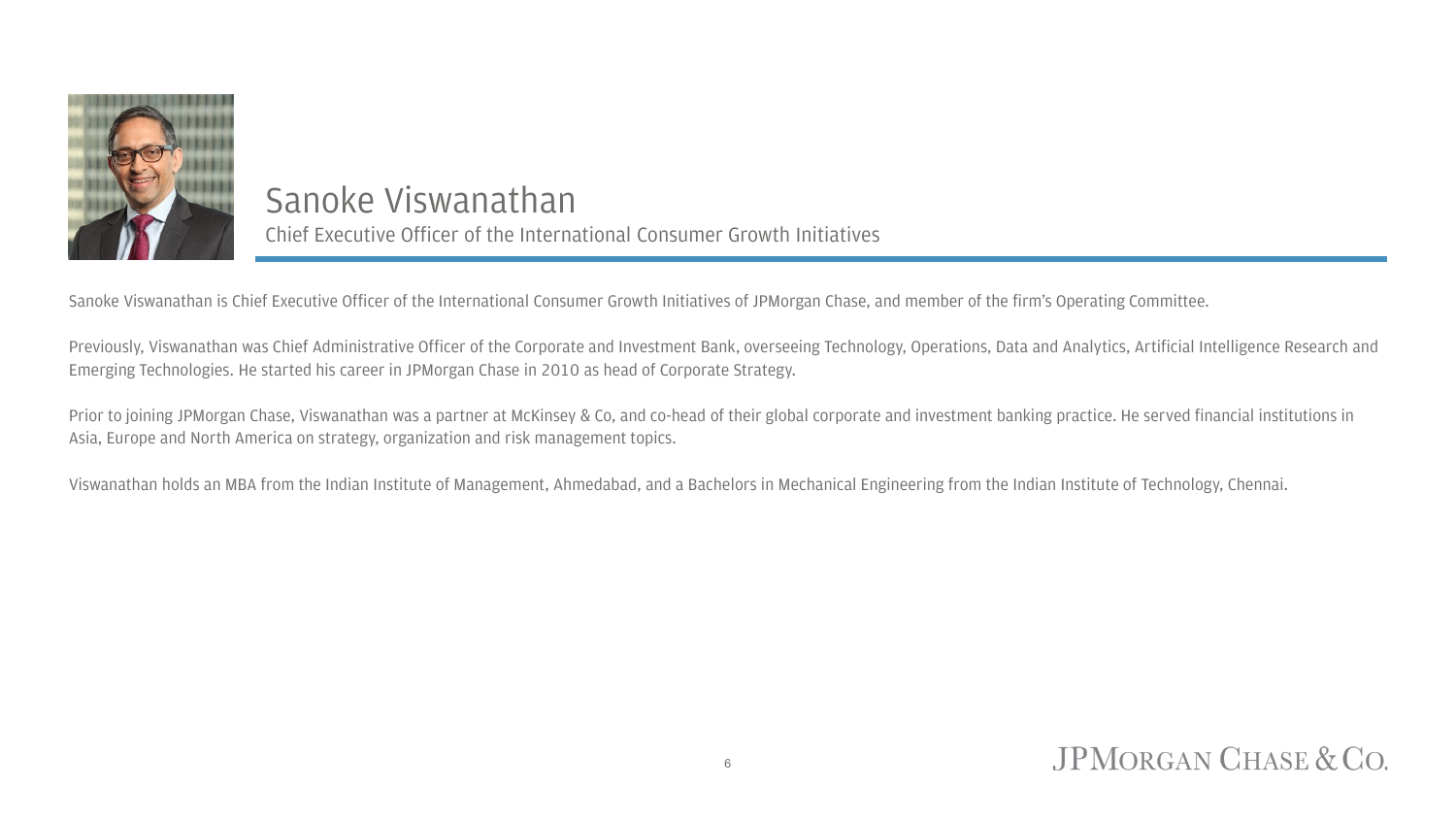

#### Daniel Pinto

President & Chief Operating Officer of JPMorgan Chase & Co. and Chief Executive Officer of the Corporate & Investment Bank

Daniel Pinto is President and Chief Operating Officer of JPMorgan Chase, a leading global financial services firm, and a member of its Operating Committee. He is also CEO of its Corporate & Investment Bank, an industry leader in investment banking, trading markets and investor services.

Daniel has spent his career at JPMorgan Chase and its predecessor companies. He began as a financial analyst and foreign exchange trader at Manufacturers Hanover in 1983 in Buenos Aires. In 1992, he was appointed head of Sales for Chemical Bank, responsible for clients in Argentina, Uruguay and Paraguay. Shortly after, he became head trader and Treasurer of Chemical Bank in Mexico. Daniel moved to London in 1996 to oversee local markets in Eastern Europe, the Middle East, Africa and Asia for Chase Manhattan, later taking charge of the markets side of the firm's emerging-market business.

In early 2006, Daniel was made global head of Emerging Markets. He was given added responsibility for the Global Credit Trading & Syndicate business in early 2008. In 2009, he was made co-head of Global Fixed Income for the Investment Bank before becoming sole head of the group in 2012. He was also made co-CEO of the Corporate & Investment Bank in 2012, and became sole CEO in 2014. In January 2018, he was named Co-President and Chief Operating Officer of JPMorgan Chase, to work closely with the CEO and the Board to identify and pursue critical firmwide opportunities.

Daniel holds a bachelor's degree in Public Accounting and Business Administration from Universidad Nacional de Lomas de Zamora in Buenos Aires. He is a member of the Board of Directors of the Institute of International Finance.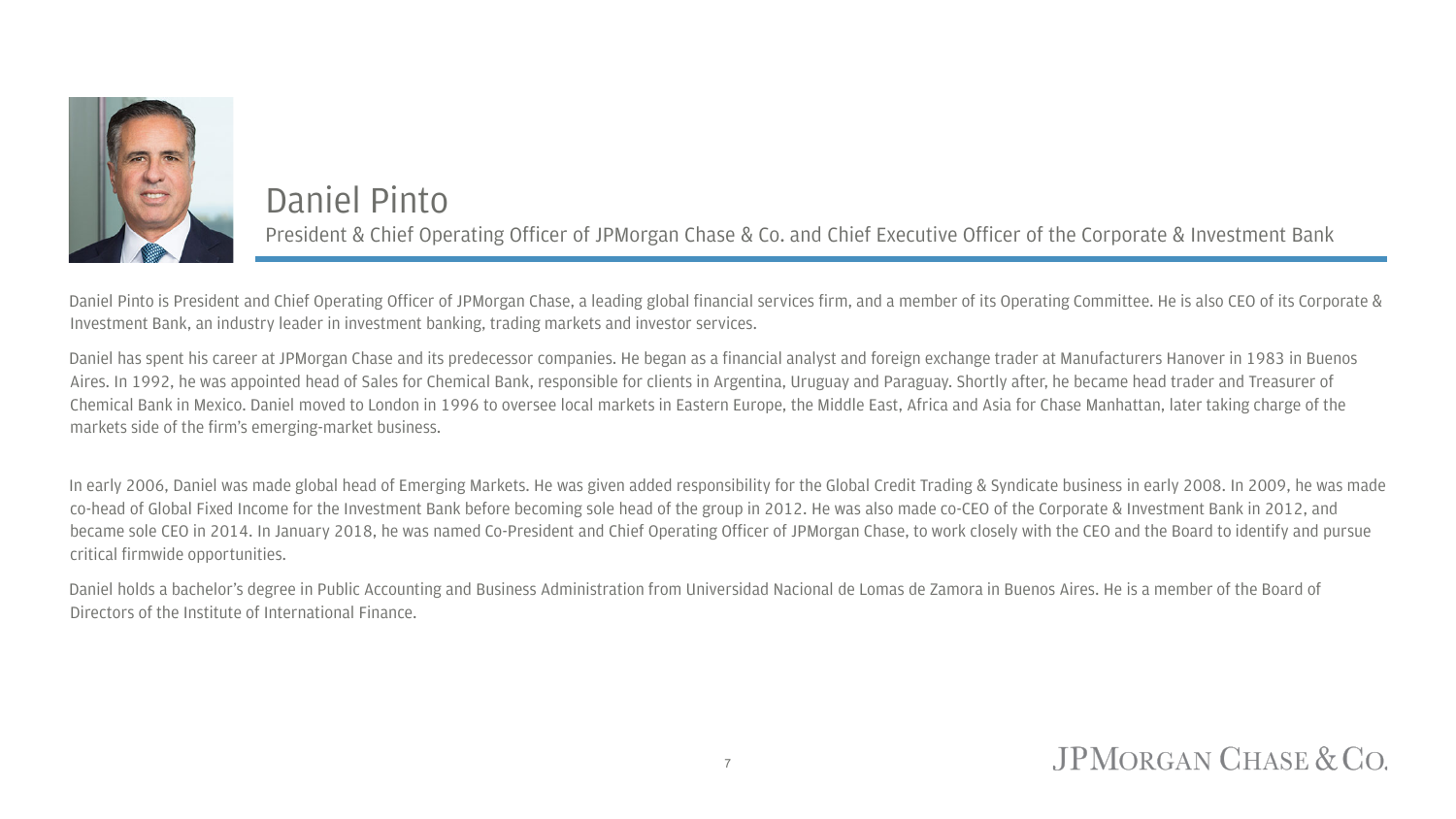

#### Marc Badrichani Head of Global Sales & Research

Marc Badrichani is head of Global Sales & Research for J.P. Morgan's Corporate & Investment Bank (CIB) and a member of the JPMorgan Chase Operating Committee. Marc is responsible for managing client strategy, relationships and distribution across Markets and Securities Services, as well as overseeing the firm's award-winning research offering. Marc's public- and privateside teams serve corporates, institutional investors and governments.

In addition to his line of business responsibilities, Marc is a central player in J.P. Morgan's business optimization initiatives and has overseen the CIB's implementation of many of the postcrisis regulations. He is a member of the Board of Directors for the International Swaps and Derivatives Association (ISDA).

Marc is an active supporter of the firm's diversity efforts, sitting on the JPMC Diversity Advisory Council and serving as Executive Sponsor of the CIB Black Leadership Forum and the CIB Women on the Move Vice President Network.

Marc joined J.P. Morgan in October 2005 from Deutsche Bank where he managed the group that developed cross-asset solutions for clients in EMEA. Since joining the firm, he has held a number of senior leadership roles including, head of Distribution for Northern Europe, head of Americas Equities and head of Global Cash Equities. Most recently, he was head of Americas Sales & Marketing for the CIB.

Marc graduated from Ecole des Mines de Paris (France) in 1992.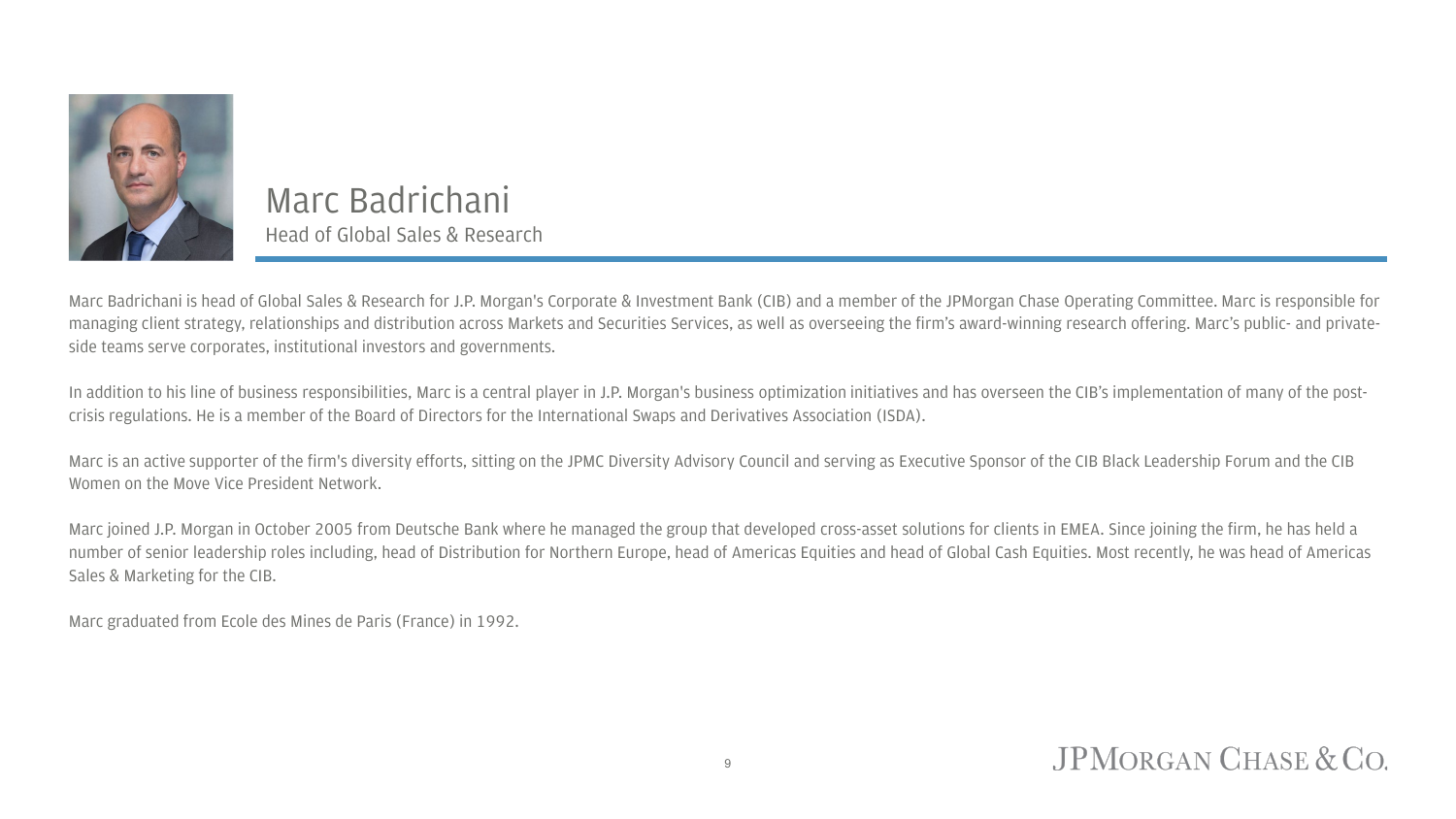

#### Troy Rohrbaugh Head of Global Markets

Troy Rohrbaugh is the head of Global Markets for J.P. Morgan, the industry's largest trading franchise, and a leader in both Equities and Fixed Income. He is a member of the firm's Operating Committee and CIB Management Team.

Prior to his current role, Troy was the head of Macro Markets, which includes the Rates, Foreign Exchange, Emerging Markets and Commodities businesses.

Troy has worked in the financial industry for more than 25 years and has managed businesses in New York, London and Asia. During his career, he has taken active roles in key industry organizations, including as the Chair of the New York Federal Reserve Foreign Exchange Committee. He has also served as the chair of the Global Financial Markets Association's (GFMA) Foreign Exchange Group and as a member of the Bank of England's Joint Standing Committee.

Troy joined J.P. Morgan in 2005 as a managing director and global head of Foreign Exchange Derivatives. He began his career on the Philadelphia Stock Exchange, trading options for CooperNeff, a specialist firm acquired by Banque Nationale in 1995. He led Banque Nationale's Asia Foreign Exchange Options business before joining Goldman Sachs, where he managed the North American Foreign Exchange Options business.

Troy graduated from Johns Hopkins University in 1992 with a B.A. in Political Science. He is a member of the Johns Hopkins University Krieger School of Arts and Sciences Advisory Board, a member of the Board of Trustees of the Gilman School and a Founding member and Advisory Board member of The Frannie Foundation. Troy lives in New York with his wife and their two sons.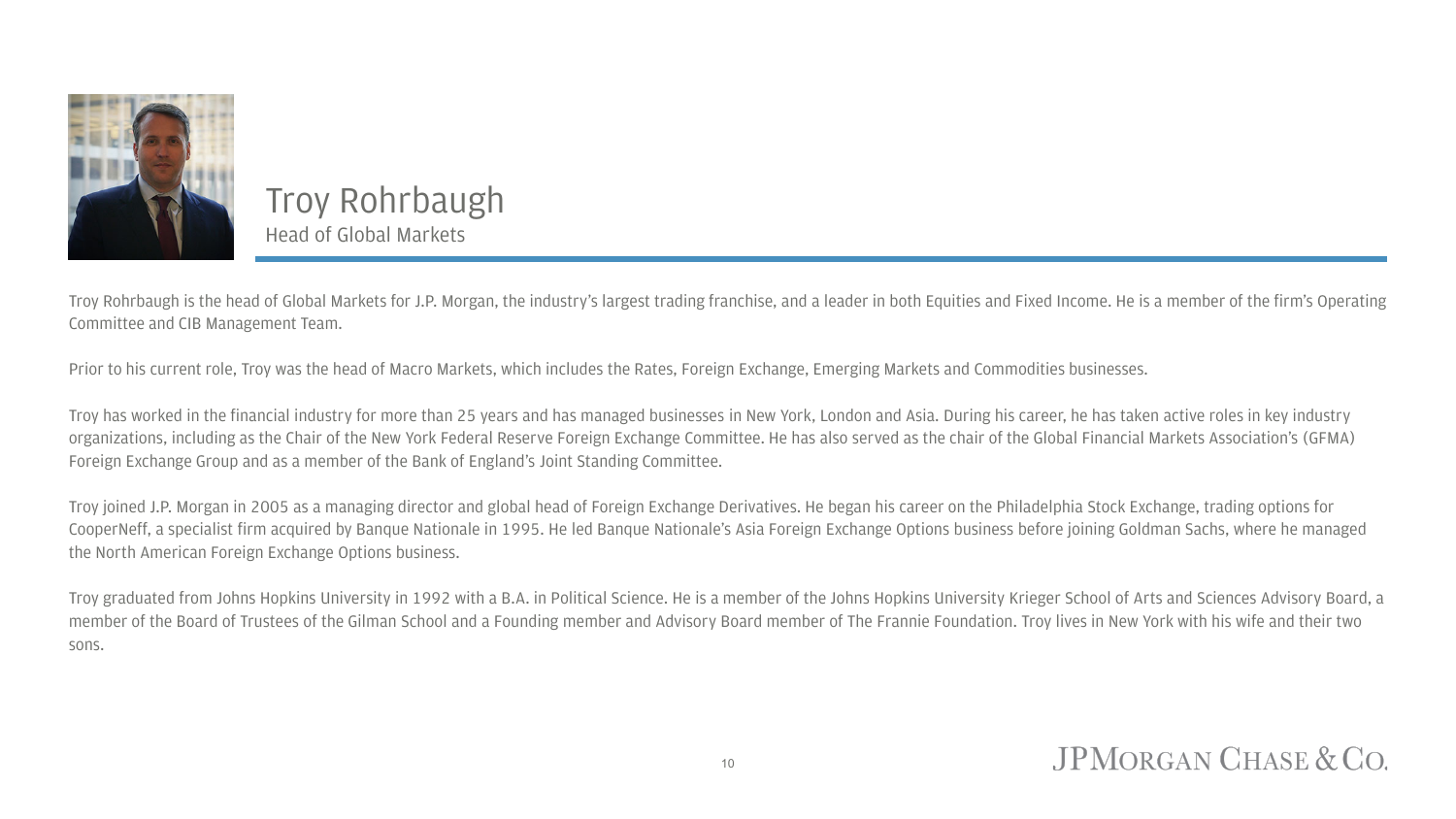

#### Takis Georgakopoulos Global Head of Payments

Takis Georgakopoulos is global head of Payments for J.P. Morgan's Corporate & Investment Bank (CIB) and a member of the firm's Operating Committee. Payments is a business that combines cash management, payment solutions and merchant services to corporate clients, financial institutions and governments. In this role, he oversees the Product, Client Service & Implementations and Sales teams globally.

Prior to this role, from 2013 to 2017, he served as the head of Strategy and Chief of Staff for the Corporate & Investment Bank, developing and executing the firm's strategic initiatives. Before that, Takis spent four years in London building J.P. Morgan's Global Corporate Bank, first as Chief Financial Officer and then as global head of Coverage for Multinational clients. Takis first joined J.P. Morgan in 2007 as head of Corporate Strategy. In that role, he worked on a broad range of strategy issues for the firm's Operating Committee.

Before J.P. Morgan, Takis was a partner at McKinsey & Company in New York, where he advised major banks and Asset Managers, and helped lead McKinsey's Asset Management practice.

Takis has a Ph.D. in Mathematical Economics, an MA in Mathematics of Finance and an undergraduate degree in Computer Science, studying in Greece and at Columbia University in the U.S. He sits on the boards of the Neuroscience Institute, the Program for Financial Studies of the Business School and the Graduate School of Arts and Science all at Columbia University.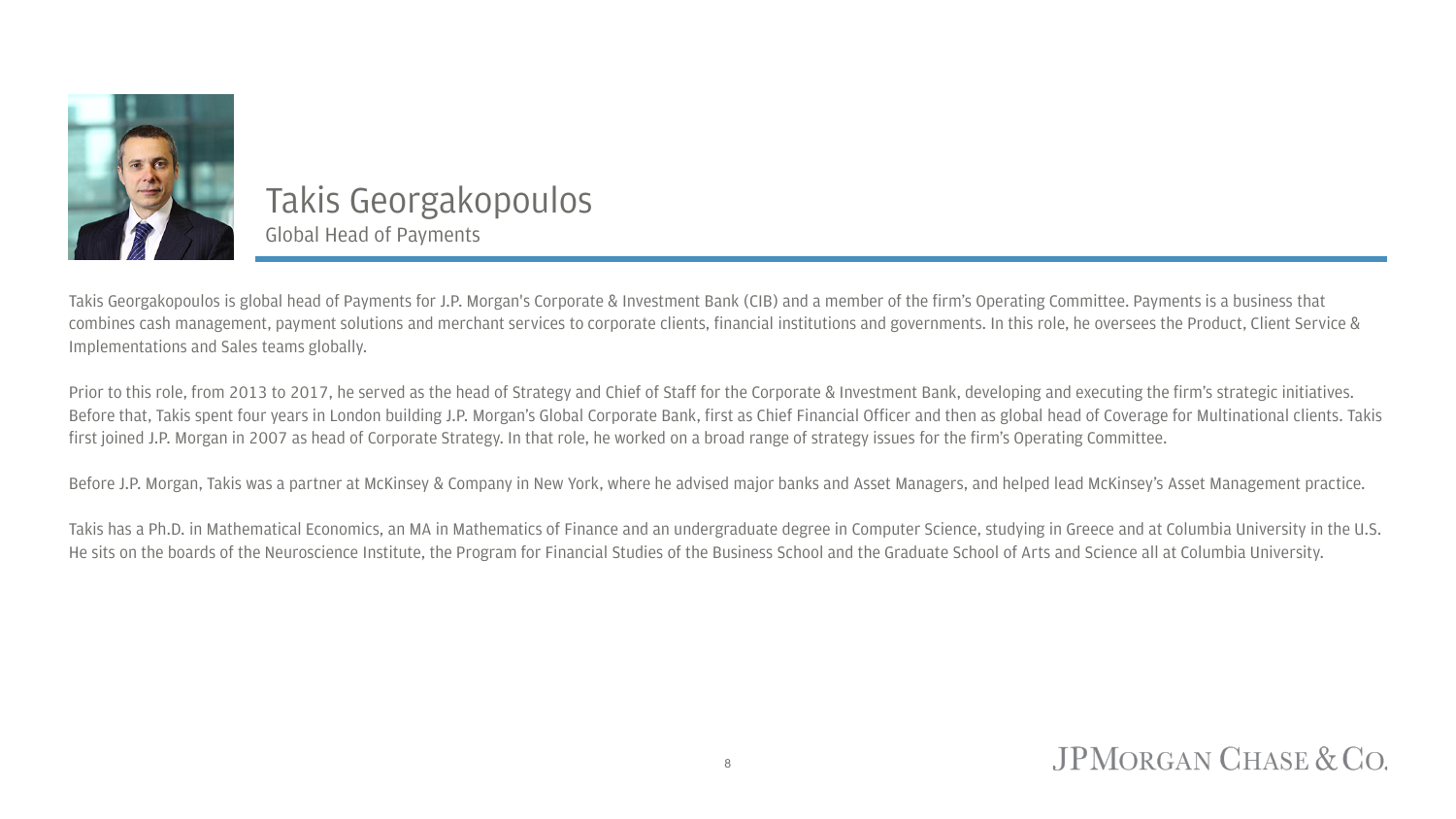

Doug Petno Chief Executive Officer of Commercial Banking

Doug Petno is the Chief Executive Officer of Commercial Banking (CB), one of the firm's four lines of business. He reports to Jamie Dimon, Chairman and CEO, and is a member of the firm's Operating Committee.

CB has more than 12,000 professionals located in 140 locations across the U.S. and 30 major international cities. CB delivers industry leading capabilities and comprehensive financial solutions, including investment banking, treasury services, merchant services, and commercial lending. The business serves more than 18,000 clients, including mid-sized businesses and corporations, government entities and not-for-profit organizations and more than 33,000 real estate investors/ owners.

Petno has more than 30 years of experience at the firm. Prior to his current role, Doug was Global Head of J.P. Morgan's Natural Resources Investment Banking Group. He joined Commercial Banking in 2010 as Chief Operating Officer and then became the Chief Executive Officer in 2012.

Petno is a member of The Nature Conservancy Global Board of Directors and is Chairman of Naturevest, an initiative to advance impact investing in conservation. He received an A.B. degree in Biology from Wabash College and holds a Master of Business Administration from the University of Rochester's Simon School of Business.